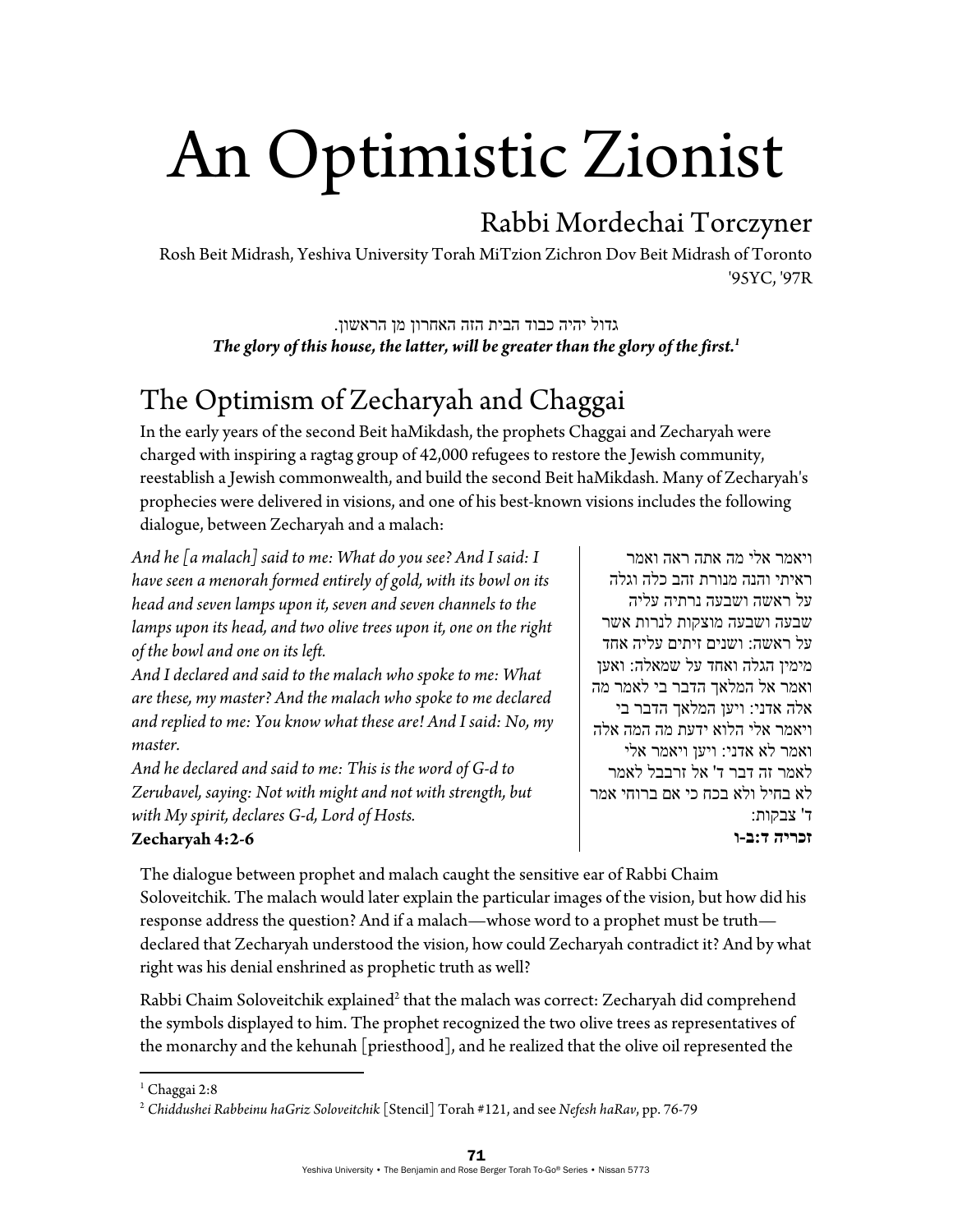oil of anointing used in the Beit haMikdash. However, Zecharyah's declaration of ignorance was also honest: these symbols were incomprehensible in a vision regarding the second Beit haMikdash, for Zecharyah knew prophetically that there would be no oil of anointing in this era, and no anointed king or kohen gadol.

The malach then addressed Zecharyah's confusion, saying in the name of G-d, "The second Beit haMikdash was built not with might and not with force, but with My spirit." This meant, "I put My spirit into the heart of the kings of the nations, to permit Israel to return to the Land of Israel and build the Beit haMikdash."3 The Jewish return under the Persians was not established by Jewish conquest, and therefore would not be voided by the later Roman conquest.4 Therefore, the sanctity of the land would persist, and the holiness of the third Beit haMikdash would be a direct extension of the holiness invested in the second Beit haMikdash, established by Zecharyah's generation.

Rabbi Chaim Soloveitchik explained that this answered Zecharyah's question: the oil of anointing, the anointed king and the kohen gadol were appropriate visions even for his day, for their Beit haMikdash would be a product of the current structure. Zecharyah and his generation could be heartened by the news that their efforts would ultimately lead to a grand Beit haMikdash and a full redemption.

This message may be discerned in a prophecy of Chaggai, too. The Jews of Chaggai's day claimed that the Beit haMikdash they were building was entirely unworthy of succeeding the first Beit haMikdash. In response to this national depression, Chaggai prophesied, "The glory of this house, the latter, will be greater than the glory of the first."5 As Rabbi Hershel Schachter has explained,<sup>6</sup> "this house" referred to the second Beit haMikdash, and "the latter" referred to the third Beit haMikdash, which would be an extension of the second. The national frustration was justified, but if they would persevere in their efforts then they would yet see a Beit haMikdash worthy of its name.

## Modern Frustration

The disappointment of 2,500 years ago has been echoed in our own day, regarding the aspirations of Religious Zionists for a full restoration of halachic Judaism to our ancient land. In the face of these challenges, many have questioned the wisdom of partnering with secular Zionists. Separatists cite the biblical criticism of the righteous King Yehoshaphat for joining forces with the wicked King Achazyahu,<sup>7</sup> and they quote the lesson of Pirkei Avot,<sup>8</sup> "Do not join with a wicked person." Even before the birth of the state, in 1934, Rav Elchanan Wasserman penned an open letter chastising anyone who would join with secular Zionists "in any form of union."

<sup>&</sup>lt;sup>3</sup> Rabbi Hershel Schachter, *B'Inyan Megilat Taanit, Or haMizrach,* Nisan 5734.<br><sup>4</sup> Rambam, Mishneb Torah, Hilchat Beit haBechirah 6:16.

Rambam, Mishneh Torah, *Hilchot Beit haBechirah* 6:16 5

Chaggai 2:8

<sup>6</sup> See note 3 above.

<sup>7</sup> Divrei haYamim II 20:37

<sup>8</sup> Pirkei Avot 1:7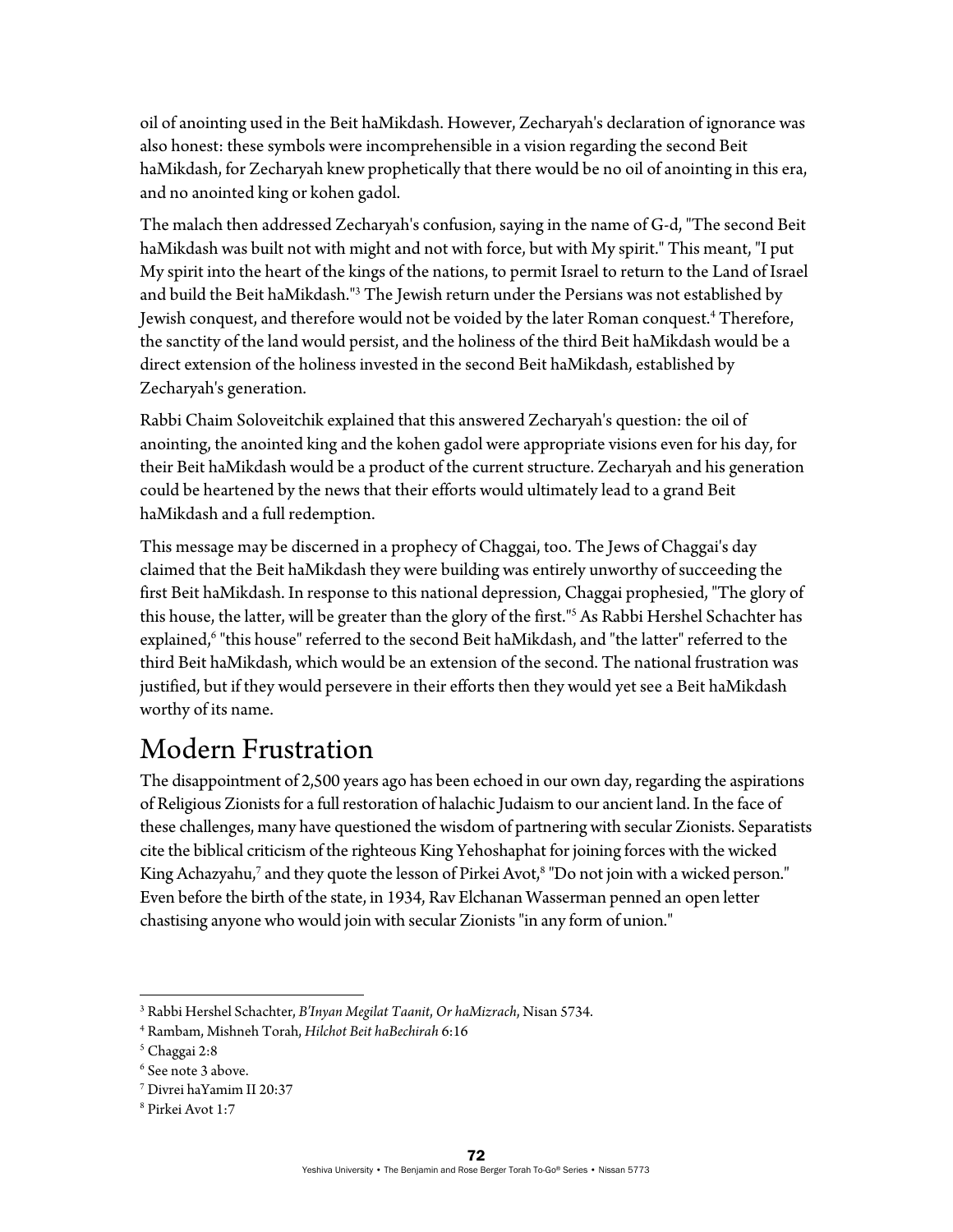When addressing his perspective on secular Zionism, Rabbi Yosef Dov Soloveitchik counted himself among those questing Religious Zionists. In the concluding portion of his *Kol Dodi Dofek* address, Rabbi Soloveitchik identified two flaws of practical consequence in the thinking of secular pioneers:

*It seems to me that political, nonreligious Zionism has committed one grave and fundamental error* … *With the establishment of the State of Israel, secular Zionism declares, we have become a people like all people, and the notion of "a people that dwells alone" (Numbers 23:29) has lost its validity* … *Under the influence of this spirit of indiscriminate amity, this doctrine of the sameness of all peoples, the representatives of the State of Israel have oftentimes displayed an embarrassing naiveté, improperly evaluated particular circumstances and situations, and failed to discern the hidden intentions of certain individuals. As a result of their childlike innocence, they trust the promises of people who promptly proceed to betray us and are overly impressed by flattery and blandishments…* 

*However, the error of secular Zionism is more serious than its simply not understanding the true meaning of the covenant in Egypt, the covenant of a camp-people, which takes the form of shared fate and involuntary isolation. Secular Zionism has sinned as well against the covenant at Sinai, the covenant made with a holy congregation-nation, which finds its expression in the shared destiny of a sanctified existence…* 

*The mission of the State of Israel is neither the termination of the unique isolation of the Jewish people nor the abrogation of its unique fate*— *in this it will not succeed! – but the elevation of a camp-people to the rank of a holy congregation-nation and the transformation of shared fate to shared destiny.*<sup>9</sup>

To Rabbi Soloveitchik, secular Zionists and Religious Zionists work at cross-purposes regarding core identity and nation-shaping vision, and the state pays a frustrating, real-world price for the ideological shortcomings of the secular model. Nonetheless, Rabbi Soloveitchik mitigated his criticism, declaring that secularists were subconsciously motivated by a purity of heart that would earn their Zionistic efforts favor in Divine eyes. He claimed:<sup>10</sup>

*One may acquire a share in the Creator of the Universe only via construction of an altar, via "And you shall seek… [and you shall find] when you seek Him with your entire heart and with your entire spirit." All of them make this acquisition: The religious*—*knowingly, the chiloni*—*without knowledge. We, religious Jewry, believe that the Jew seeks the Creator of the Universe eternally, against his will and willingly, accidentally and intentionally. He seeks Him even at the moment that he cries out that he needs Him not. … Therefore, all of the parties built altars, from the Mizrachi-HaPoel Mizrachi to the Mapai and Mapam, and brought* 

את הקנין בבורא העולם אפשר להשיג רק על ידי בנין מזבח, על ידי 'ובקשתם...[ומצאת] כי תדרשנו בכל לבבך ובכל נפשך'. ואת הקנין הזה עושים כולם: הדתי – מדעת, החילוני – שלא מדעת. אנו, היהודים הדתיים, מאמינים כי היהודי מבקש תמיד את בורא העולם, באונס וברצון, בשוגג ובכוונה. הוא מבקש אותו אף בשעה שהוא צועק כי איננו זקוק לו... לפיכך בנו מזבחות כל המפלגות, ממזרחי-הפועל המזרחי עד מפא"י ומפ"ם, והקריבו

<sup>9</sup> *Kol Dodi Dofek*, Reflections on the Holocaust (1992) pp. 100-101, translated from Hebrew to English by Lawrence Kaplan.

<sup>10</sup> *Chamesh Derashot: Vayachalom Yosef*, translated from Yiddish to Hebrew by David Telzner.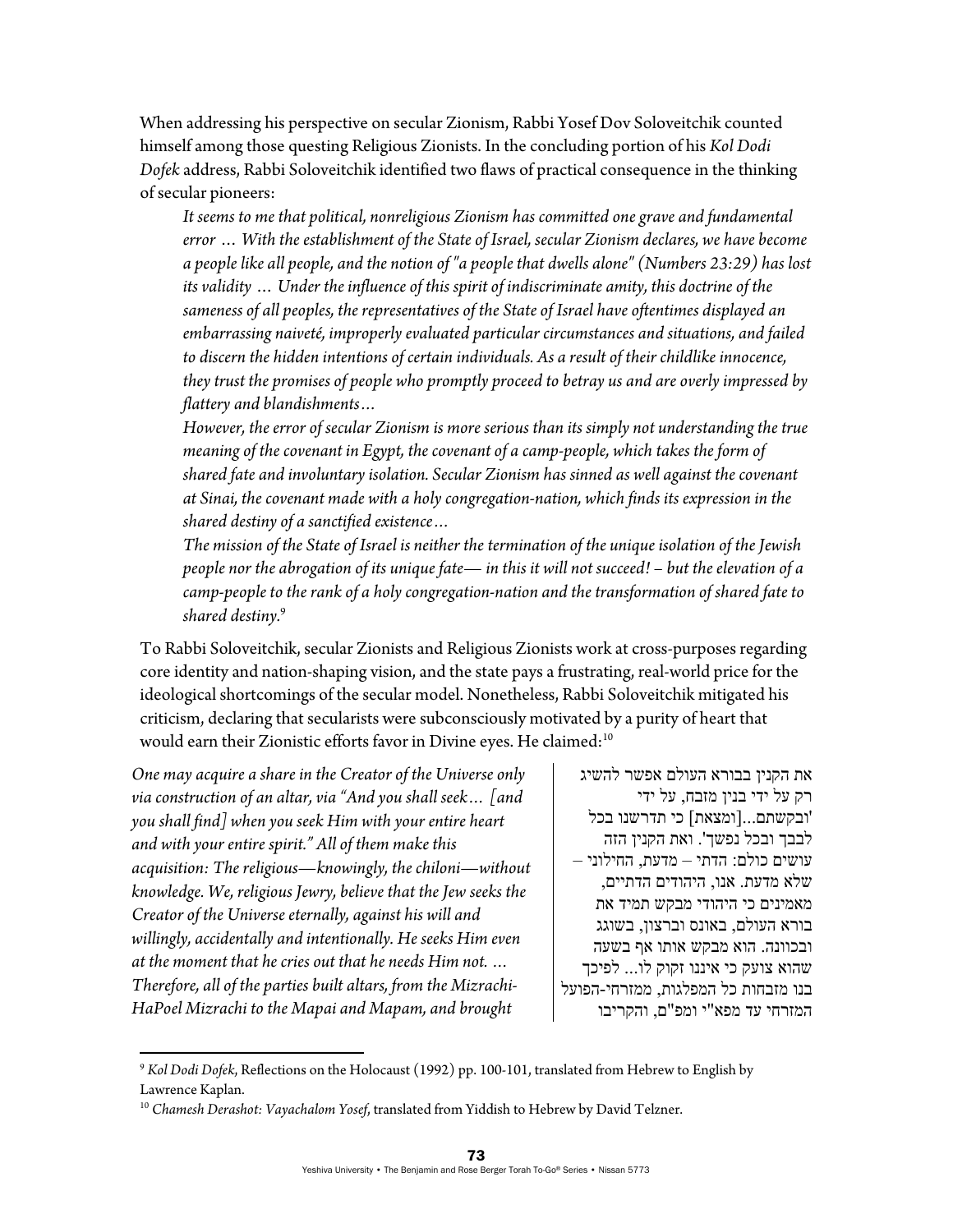*korbanot upon them. (And the korban of a Jew is always accepted, even when the person bringing it does not intend for the sake of Heaven.) … Yes, rabbotai! Even the new, chiloni settlement executed the second acquisition of the land, a permanent acquisition, in heroic fashion, and in an indirect, unwitting way acquired not only a portion of the land of Israel, but also of the G-d of Israel.11*

קרבנות עליהם. (וקרבן יהודי הוא לעולם לרצון, אף אם המקריב איננו מתכוון לשם שמים.)... כן, רבותי! אף הישוב החדש החילוני ביצע את הקנין השני של הארץ לצמיתות באופן הירואי, ובאורח בלתי-ישיר ובלתי-מודע זכה לא רק בארץ ישראל, אלא גם באלקי ישראל.

Despite the challenges and disappointments of secularisms, the vision of a grand future did not fade from Rabbi Soloveitchik's eyes.

### Engagement

Rather than preach a withdrawal of our hands, Rabbi Soloveitchik promoted the engagement of the halachic idealist with the secular reality. He envisioned a world in which Torah and halachah were applied and honored in the modern, public sphere. Toward that end, he articulated a fourteenth "*Ani Maamin*" declaration of faith, modeled upon the 13 identified in Rambam's teachings:<sup>12</sup>

*What is this "Ani Maamin"? It is expressed in a simple declaration, "I believe, with complete faith, that this Torah is to be fulfilled, actualized and fully executed in every place and every era, in all social, financial and cultural circumstances, in all technological circumstances and political conditions." Torah is to be actualized, whether in the simple society and homogeneous market of the ghetto, in which the Jews existed in the manner of "consumers of manna" and the environment was saturated with Judaism and the street was an extension of the home, or in the modern, scientifically developed and designed society, in which the Jew is an integral part of his environs beyond any connection with his personal domain. Torah is to be actualized whether in exile, where it relates to the personal life of the Jew, or in the Jewish state, where it is required to* 

מהו ה"אני מאמין" הזה? הוא מתבטא בהצהרה פשוטה: "אני מאמין באמונה שלימה שזאת התורה ניתנת לקיום, לגישום ולביצוע מלא בכל מקום ובכל זמן, בכל המערכות החברתיות, הכלכליות והתרבותיות, בכל הנסיבות הטכנולוגיות ובכל התנאים הפוליטיים". התורה ניתנת להגשמה בין בחברה הפשוטה והמשק ההומגני של הגיטו בו היו היהודים בבחינת "אוכלי מן" וכל הסביבה היתה רוויה יהדות, כשהרחוב היה המשכו של הבית; ובין בחברה המודרנית המפותחת והמתוכנן באופן מדעי, שבהם היהודי הנהו חלק אניטגרלי של סביבתו, ללא שום קשר עם רשות היחיד שלו. התורה ניתנת להגשמה בין בגלות, שם היא מתייחסת לחייו הפרטיים של היהודי, ובין במדינה יהודית,

<u> 1989 - Johann Stoff, amerikansk politiker (d. 1989)</u>

Soloveitchik's eulogy for his uncle, Rabbi Yitzchak Zev Soloveitchik, published under the title, "*Mah dodeich midod*."

<sup>&</sup>lt;sup>11</sup> See, too, Rabbi Soloveitchik's address to a Mizrachi gathering in 1954, as cited by Rabbi Aharon Lichtenstein in a lecture transcribed and published at www.vbm-torah.org/alei/14-02ral-zionism.htm. Rabbi Soloveitchik cited Melachim II 14:23, which depicts the sins and triumphs of Yeravam son of Yoash, wicked king of Yisrael: "Yerav'am son of Yoash 'did not turn away from all the sins of Yerav'am son of Nevat, who had led Israel astray.' Nevertheless, the Rav banged loudly on the table and continued, he 'restored the border of Israel from Levo Chamat to the sea of Arava, as the Lord, God of Israel, had spoken by the hand of his servant, Yona son of Amitai, the prophet from Gat-Chefer!' He concluded that indeed 'God had seen the affliction of Israel.' This expressed not the passive appreciation of a bystander, but rather the Rav's readiness to cooperate with the general community, proceeding from a sense of joint fate and—up to a certain level—even joint destiny." 12 *Chamesh Derashot: miTal haShamayim*, translated from Yiddish to Hebrew by David Telzner. See also Rabbi